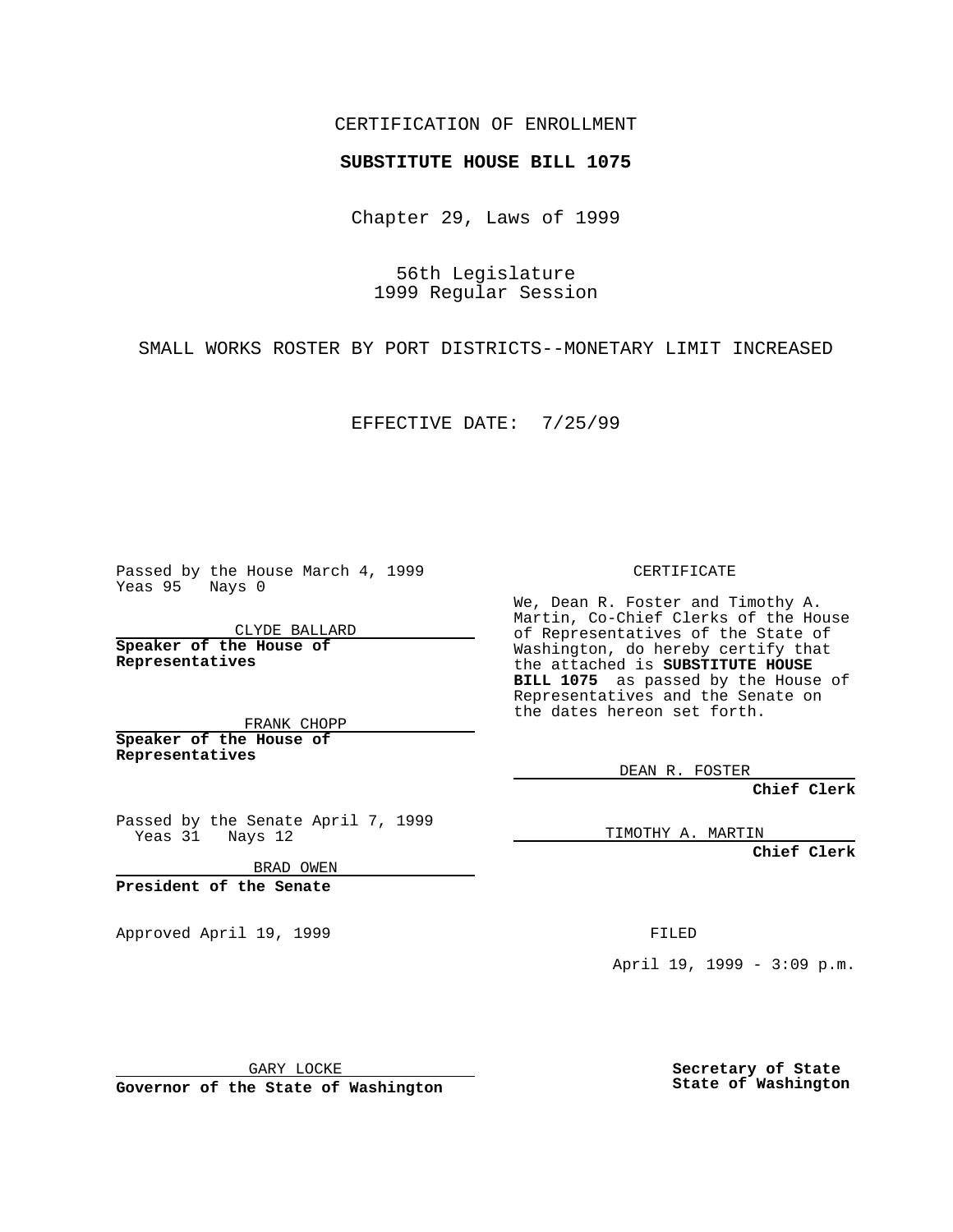# **SUBSTITUTE HOUSE BILL 1075** \_\_\_\_\_\_\_\_\_\_\_\_\_\_\_\_\_\_\_\_\_\_\_\_\_\_\_\_\_\_\_\_\_\_\_\_\_\_\_\_\_\_\_\_\_\_\_

Passed Legislature - 1999 Regular Session

### **State of Washington 56th Legislature 1999 Regular Session**

**By** House Committee on State Government (originally sponsored by Representatives D. Schmidt and Romero; by request of Alternative Public Works Methods Oversight Committee)

Read first time 02/15/1999.

 AN ACT Relating to increasing the monetary limit for use of the small works roster by port districts; and amending RCW 53.08.120.

BE IT ENACTED BY THE LEGISLATURE OF THE STATE OF WASHINGTON:

 **Sec. 1.** RCW 53.08.120 and 1998 c 278 s 6 are each amended to read as follows:

 All material required by a port district may be procured in the open market or by contract and all work ordered may be done by contract or day labor. All such contracts for work, the estimated cost of which 9 exceeds ((one)) two hundred thousand dollars, shall be let at public bidding upon notice published in a newspaper of general circulation in the district at least thirteen days before the last date upon which bids will be received, calling for sealed bids upon the work, plans and specifications for which shall then be on file in the office of the commission for public inspection. The same notice may call for bids on such work or material based upon plans and specifications submitted by the bidder. The competitive bidding requirements for purchases or public works may be waived pursuant to RCW 39.04.280 if an exemption contained within that section applies to the purchase or public work.